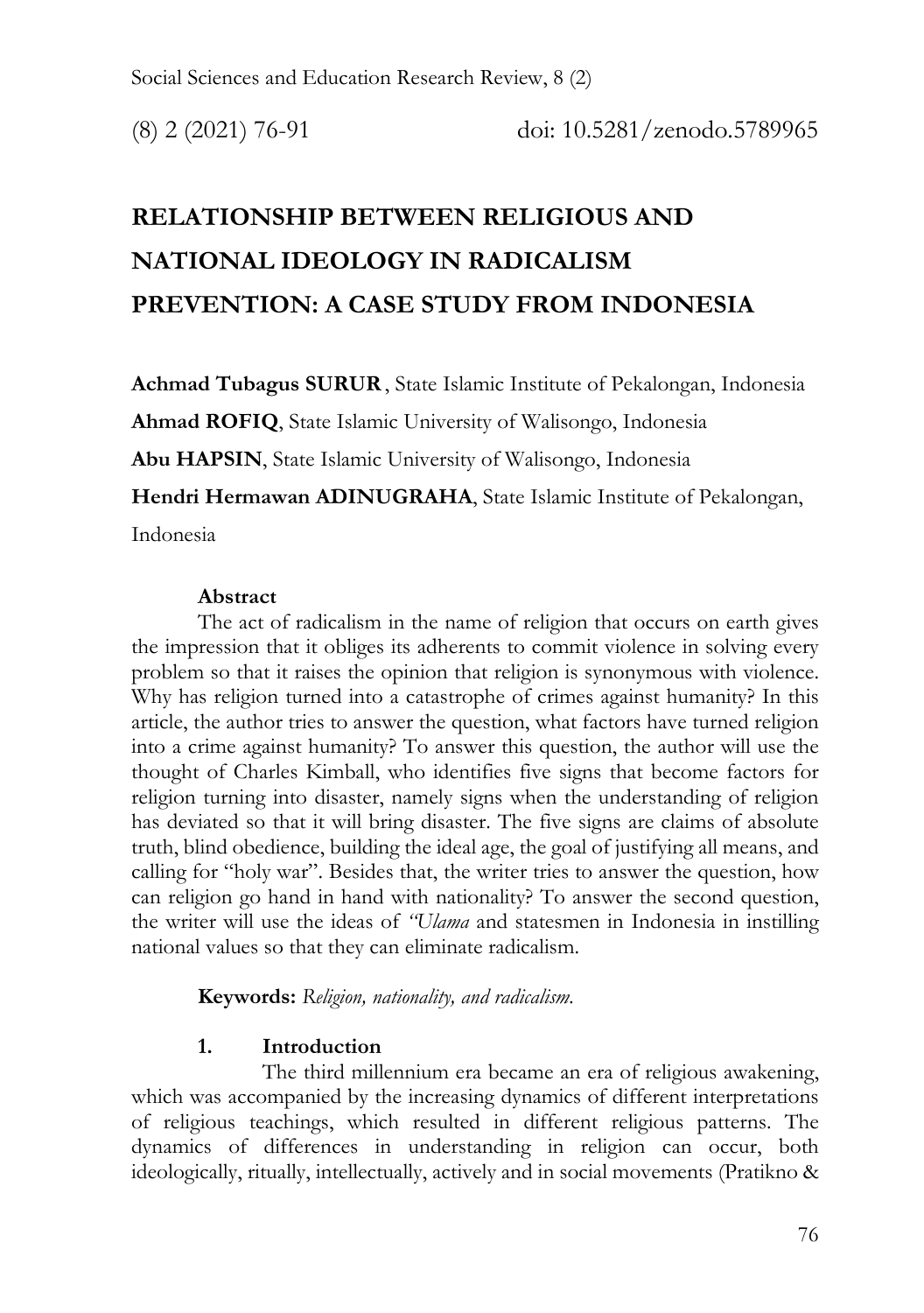Lay, 2017). Besides, this phenomenon of different understanding can give birth to an inclusive understanding also an exclusive understanding (Haryanto et al., 2018). According to Johan Efendi, religion is often double-faced, at one time a face of peace by proclaiming peace, as a guide to safety, unity and brotherhood, but at other times it shows its fierce face and spreads conflict, sometimes even more than that is, as recorded in history, it led to wars that claimed lives (Aftab, 2019). If we return to the teachings of religion itself that the emergence of conflict is caused by religion - instead it raises the question - where will the God we worship and are asked for guidance allows damage, destruction and annihilation?

Is it true that the emergence of conflict that leads to destruction, destruction and destruction is caused by religion? Some researchers, say for example a large socialist figure, namely Karl Mark (Munck, 2021), criticized religion by saying that "religion is the opium of the people", meaning that religion is what always makes people complacent and raises problems in society (Lela Saputri & Gunaryo, 2021). Clifford Geertz seems to suspect religion as having a conflict function. How come? According to him, one of the functions of religion in human social life is to function as social integration (Conner, 2019). When religion functions as social integration, it can directly lead to a conflict function. This is because conflicts can arise when differences in understanding of religious teachings arise and these differences are reinforced by the unilateral and absolute truth claims of each religion (Parker, 2014).

A.N. Wilson said that religion is a dilemma (Turner, 2020), this is because religion as a belief system will place the belief held by a person must have a building of truth that forms the belief that each individual believes in intolerant of other people, even more and more feel entitled to disbelieve others. From here religion becomes the source of the dilemmas of chaos (Ozturk, 2016).

The exclusive style of religious understanding places oneself as the most self-righteous concept and practice. This is what is currently sweeping the world, including Indonesia. Exclusive religious ideology has become a scourge for the life of the nation and state (Knutson et al., 2021). Why is religion often a trigger for radicalism? Especially in Indonesia.

# **2. Factors Causing Religion to Become a Source of Radicalism in Indonesia**

The birth of a form of violence in the name of religion can occur because of the emergence of a relationship between the two which is marked by ambiguity, namely a very real ambiguity (Du Toit, 2019). There is a saying: religion is like two opposing sides of a coin, meaning that one side of religion is a source of peace; as well as a source of violence and conflict. Religious circles may claim that an orientation to peace is intrinsic to the traditions and teachings of religions, but intrinsically religion has provoked conflict and violence (Ismail, 2019). The roots of theological violence can also be internal and external. For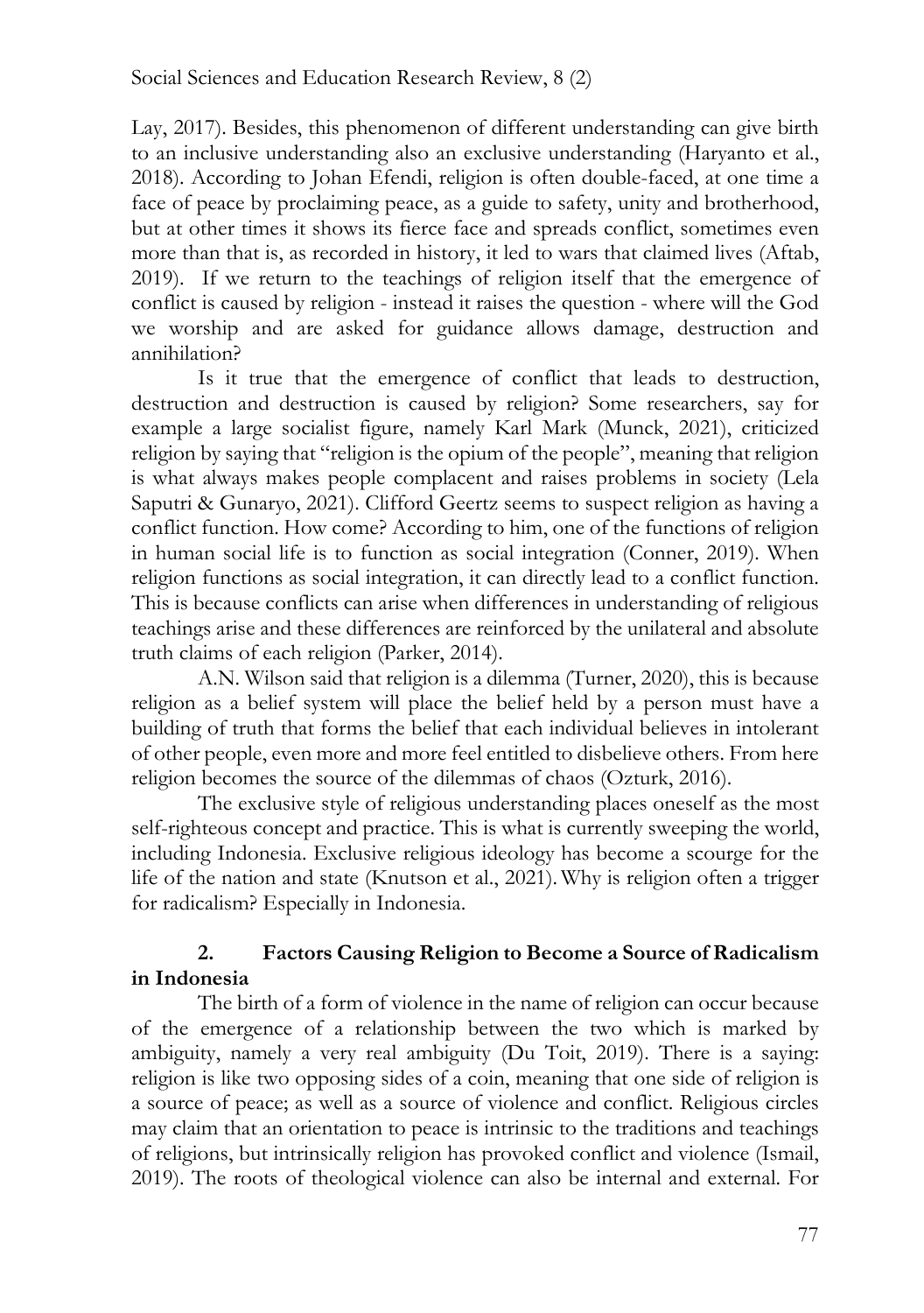internal theological roots, called them religious fundamentalists, while the theological roots that were external, according to him, were secular fundamentalists (McAnulla, 2014).

What is interesting to note is Charles Kimball's view of the emergence of violence "masterminded" by religion. According to Charles Kimball (Keown, 2017), there are five situations where religion has the potential to integrate with acts of violence. First, when religion claims religious truth as absolute truth and the only true teaching, what is wrong and what is wrong can be destroyed; Second, religion can give birth to acts of violence when accompanied by blind obedience to religious leaders; Third, religion can also integrate with violence when its people begin to miss their ideal era in the past and are determined to make it happen in the present; Fourth, religion can integrate with violence when certain goals justify any means; Fifth, religion can integrate with violence when holy war has been shouted (Olson, 2020).

If we look closely at the factors put forward by Charles Kimball, it is possible to accumulate the *ta'ashub* factor (excessive fanaticism), although it does not mean to simplify (Sahrul, 2017). In today's world reality, excessive *ta'ashub* attitude has given birth to the deadliest terrorist cells. They become ignorant because of the whispers of religion by their rotten teachings. In a person, the destructive instinct and the *eros* instinct are attached to the life instinct, and most of the battle for two instincts in a person that wins is the *Thanatos* instinct (the destructive instinct), especially in the psychology of the masses which are indeed directed to do damage (Theißen, 2019).

In Indonesia, searching for forms of violence that take place in the realm of religion is very easy, because during the last year there have been various forms of violence, such as a catalog that is able to present a lot of data making it easier to find information on violence in it (Intan, 2019). For example, forms of violence that involve mass organizations in the same religious community. For example, the case of expulsion of Ahmadiyyah residents that occurred in NTB. In another incident, a number of masses on behalf of a joint Islamic group protested the Inter-Ethnic and Religious Dialogue in Purwokerto, West Java, May 23, 2006 which was attended by Gus Dur (As'ad, 2009).

Another example of cases involving violence in the same religious sphere is violence aimed at the Liberal Islam network, where the figures will be killed for calling out an appeal not to interpret Islamic doctrine too *harafah* (Fenton, 2016). On June 25, 2005, violence in the name of religion also befell a lecturer at the Muhammadiyah University in Palu, who wrote an Islamic article calling "Religion Failed", was protested by 2000 people calling it the Muslim Community of Palu City, and threatening to mobilize a large and large crowd will solve the problem on their own if the police does not act for 24 hours. The most recent interfaith violence was hate speech attacks by a man named Jozeph Paul Zhang, who offended Muslims by claiming to be the 26th Prophet and insulting one of the pillars of Islam.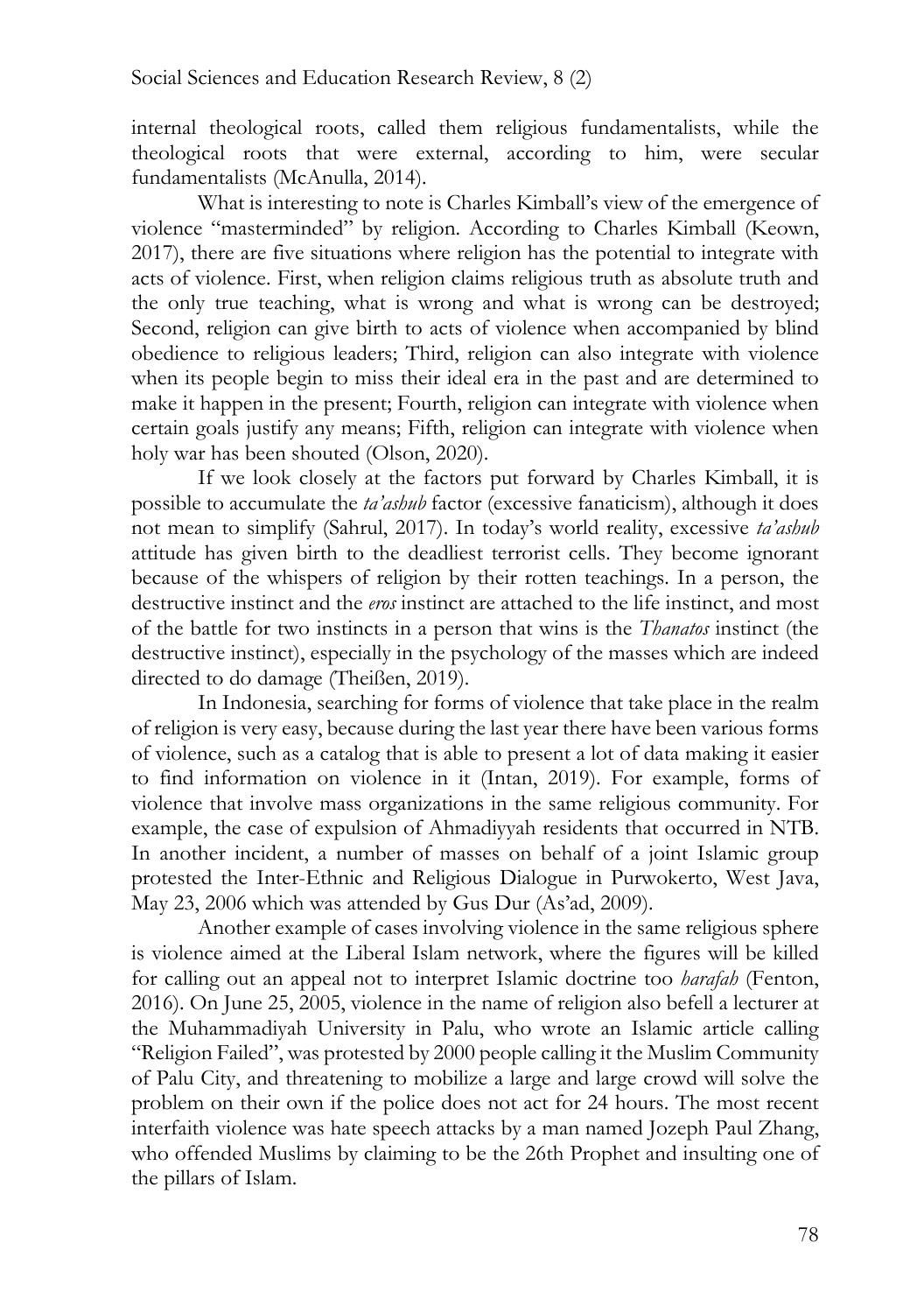#### Social Sciences and Education Research Review, 8 (2)

Violence that may not be purely caused by religion, but religion as its tool has also filled a painful space in Indonesia's dark history, namely the DI / TII rebellion. The DI / TII incident. A political movement that emerged in the postindependence era that uses religion as its justification in an effort to realize its political ideals. History records DI / TII failed. In the Soeharto era, it appeared again. It's just that some of the radical groups in the Suharto era were products of military or intelligence engineering through Ali Moertopo with his Opsus and Bakin who engineered former DI / TII members. Some of them were recruited and then ordered to carry out various actions such as Komando Jihad in order to discredit Islam. Since the fall of Soeharto, this group has emerged more visible, more militant and vocal. This is further exacerbated by the presence of mass media, especially electronic media such as TV, which provides a lot of coverage of the activities of similar groups (Schiller & Garang, 2002).

Regarding violence resulting from religious understanding should be put forward as an interesting perspective. Religious violence classified into three types. First, internal religious violence. This violence can occur in both divine and *ardhi* religions. This cannot be separated from the role of religious leaders. Religious leaders who try to carry out internal criticism (as an effort to reform or purify) have to deal with groups that want the status quo. From here emerged the tendency of progressive radicalism and orthodox radicalism which led to violent relations as a result of the deadlock in communication. This violence can be said to be purely due to religion. Second, violence in the name of religion arises when religion sees itself in the midst of a wrongdoing society. Hence religion feels it has a moral imperative to fight it, as is the call for "jihad". Often it is due to failure in preaching in the midst of society - instead of inviting faith, what happens is the persecution of missionaries, or even the development of a view of disobedience. Third, violence occurs when religions feel threatened by other religions (Samsuri, 2003).

In history, the emergence of stereotypes of one group against other groups of different religions has usually triggered conflict between religious communities which was followed by attempts to attack each other, kill each other, burn houses of worship and places of value for each religious adherent. In the last few decades, many followers of other religions have given stereotypes to Muslims as being radical, intolerant, and very subjective in seeing the truth of other religions. While Christians are seen as aggressive and ambitious people, with a tendency to dominate all aspects of life and try to spread the message of Jesus, this is devastating religious violence.

From the explanation above, basically what forms violence in the name of religion can emerge from the type of person who is religious or the typology of the exclusive model diversity, this exclusive model is a model the exclusive nature of religious understanding is a threat to the life of a multi-ethnic nation and state like Indonesia. Such a thing is because for the exclusive people they see only their opinion as the most correct one and others are wrong and must be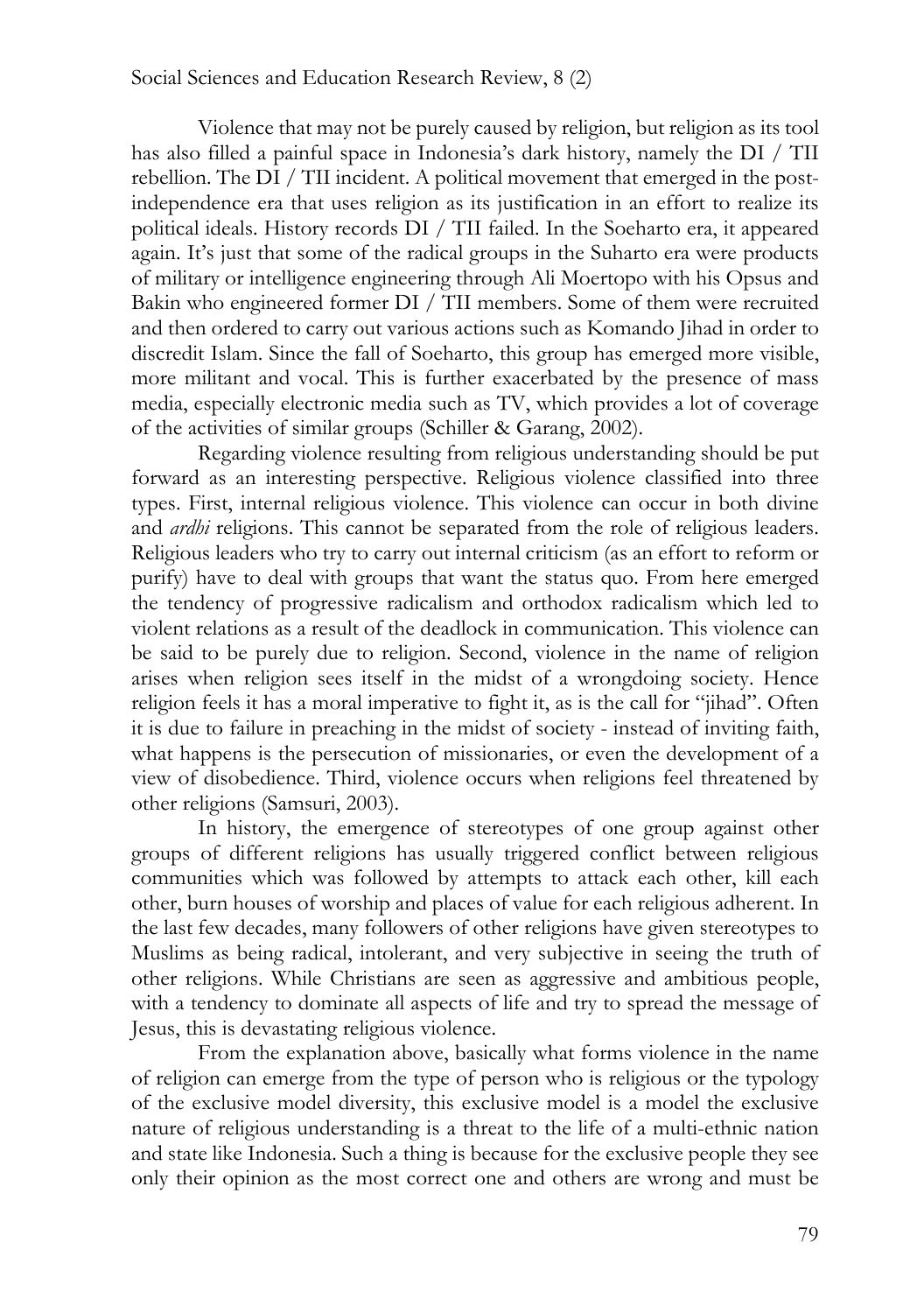eliminated if necessary, it must be eradicated by force because for them it is against the teachings of their religion. Models or religious patterns like this are usually puritanical and militant in nature, which ultimately results in friction in understanding religious texts and leads to ethnic-religious conflicts. This phenomenon is in line with Huston Smith's thesis, which states that the existence of ethnic-religious has led people to claim their respective identities and they feel different from one another, thus creating cultural fault lines more and more is happening on the very basic line of contradiction (Saputra, 2016).

Religion, which should provide prosperity and peace to its adherents and oppose all forms of violence, because it is dragged along in the political realm, actually contributes to disaster. This is in line with the apologetic statement, especially from religious circles, that religion essentially only teaches peace and opposes violence; however, it is only humans who then misuse religion for personal or group interests, thus igniting violence. What is clear is that the phenomenon of violence in the name of religion actually occurs in our lives.

# **3. The Relationship between Religion and Nationality in Indonesia**

Historically-factually, the founding fathers in determining *Pancasila* as the state ideology could not be separated from the role of Islamic scholars. The acceptance of *'Ulama* is based on the fact that Indonesian citizens are plural in nature (Arifinsyah et al., 2020). Thus, unity in diversity becomes a necessity in order to maintain the integrity of the Republic of Indonesia. Borrowing Edmund Husserl's language (Mansilla Sepúlveda et al., 2019), the acceptance of *'Ulama* towards *Pancasila* in the Unitary State of the Republic of Indonesia cannot be separated from the transcendental understanding stage, where the state founding *'Ulama* have been able to grasp the substance of religious norms after going through a comprehensive understanding from various points of view. Thus, they can provide an ideal and inclusive national and state life system.

Based on the basic values of state life, the scholars gave birth to the *maqasid al-ahkam* approach, which emphasizes a view of life that spreads welfare for the universe (*rahmatan lil 'alamin*) (Surah al-Baqarah: 177 and QS 2: 32) (Adinugraha et al., 2020). From this spirit, the purpose of the State in Islamic religious norms (*maqasid asysyari'ah*) is to protect basic human rights (*alkulliyat alkhamsah*) (Adinugraha, 2020). When the religion of Islam functions to create the welfare of the people (*masalih ar-ra'iyah*), the state becomes a tool to achieve this goal. In this case, the goal and realization through *al-ghayah wa al-was'ail* are used (Adinugraha & Muhtarom, 2021). If the NKRI can become a tool for the purpose of enforcing Islamic religious norms, then this state system must be maintained.

There are three typologies of the relationship between religion and the Muslim State to respond in various ways, including the following (Zuhdi, 2018): First, those who argue that the relationship between religion and the state runs integrally. The domain of religion is also the domain of the state, and vice versa,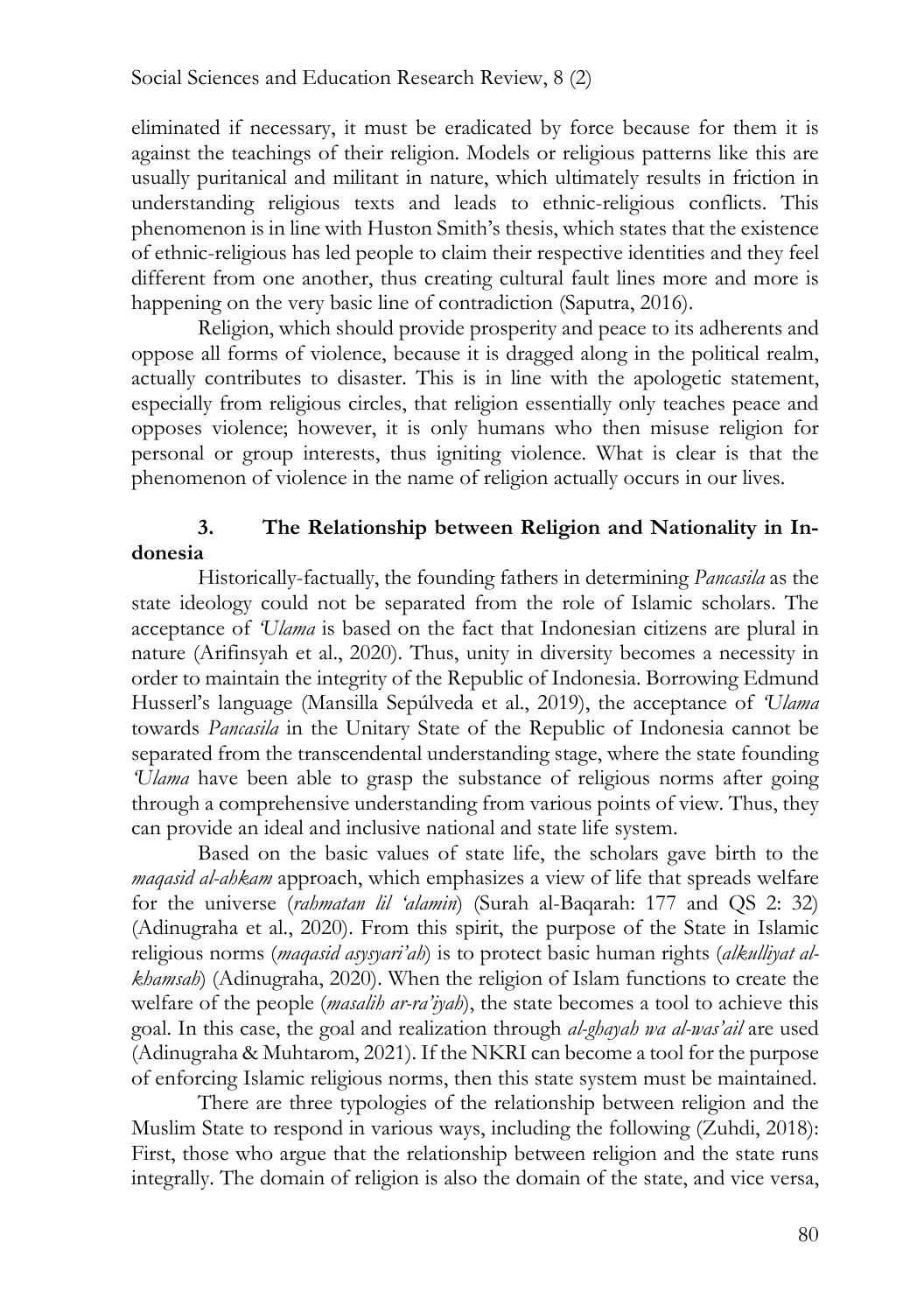so that the relationship between religion and the state does not have a distance and runs into one unit. The figure supporting this movement was al-Maududi. Second, those who argue that the relationship between religion and state runs symbiotically and dynamically-dialectically, not directly, so that the two regions still have distance and control respectively, so that religion and the state go hand in hand. The two of them met to realize their respective interests. Religion needs State institutions to accelerate its development. Meanwhile, State institutions need religion to create a just and sacred State. Some of the world's Muslim figures who belong to this group are Abdullahi Ahmed An-Na'im, Muhammad Syahrur, Nasr Hamid Abu Zaid, Abdurrahman Wahid, and Nurcholis Madjid. Third, they claim that religion and State are two different sources and have no relationship at all. The followers of this group separate the relationship between religion and State (politics). Therefore, the group refuses to accept the foundation of state religious beliefs or formally incorporate religious norms into the national legal system (Supriyanto, 2020).

Religion in Indonesia functions as the spirit of the state. In this model, the state does not formally adhere to a particular religion. So, there is no religion that becomes the official state religion. Religious values are the spirit of the administration and administration of the State. The state guarantees the right of citizens to embrace a certain religion and worship based on that religious belief. As a consequence, all Indonesian citizens are free to practice their religion according to their respective beliefs as long as it does not conflict with existing laws.

The existence of religion in Indonesia is implemented in state life and is reflected in the form of official recognition by certain religious institutions within the State. Then, this is also reflected in the adoption of religious values and norms in the national system and in the making of public policies. Suppose that certain religious (Islamic) laws become national laws. Apart from that, the state also recognizes the existence of political parties and mass organizations based on religion (Khadduri, 2018).

The relationship between the state and Islam in Indonesia is still marked by tension and moderation (Khmas, 2019). Colored by tensions due to efforts to force religion to become a state ideology as a form of rejection of the Western ideology that separates religion from state life. In dealing with the West, religion only functions as an individual affair with God, it cannot be included in state institutions to regulate public and social space. The role of religion is marginalized.

It is undeniable that the majority of Muslims in Indonesia take a moderate attitude in viewing the relationship between religion and state. Those who are in the majority do not reject all from the West nor do they make a religious state, therefore democracy can develop and Muslims become moderate (Kasdi, 2019). Thus, the relationship between the state and Islam in Indonesia is not always pursued through the path of tension and violence, but the tension can be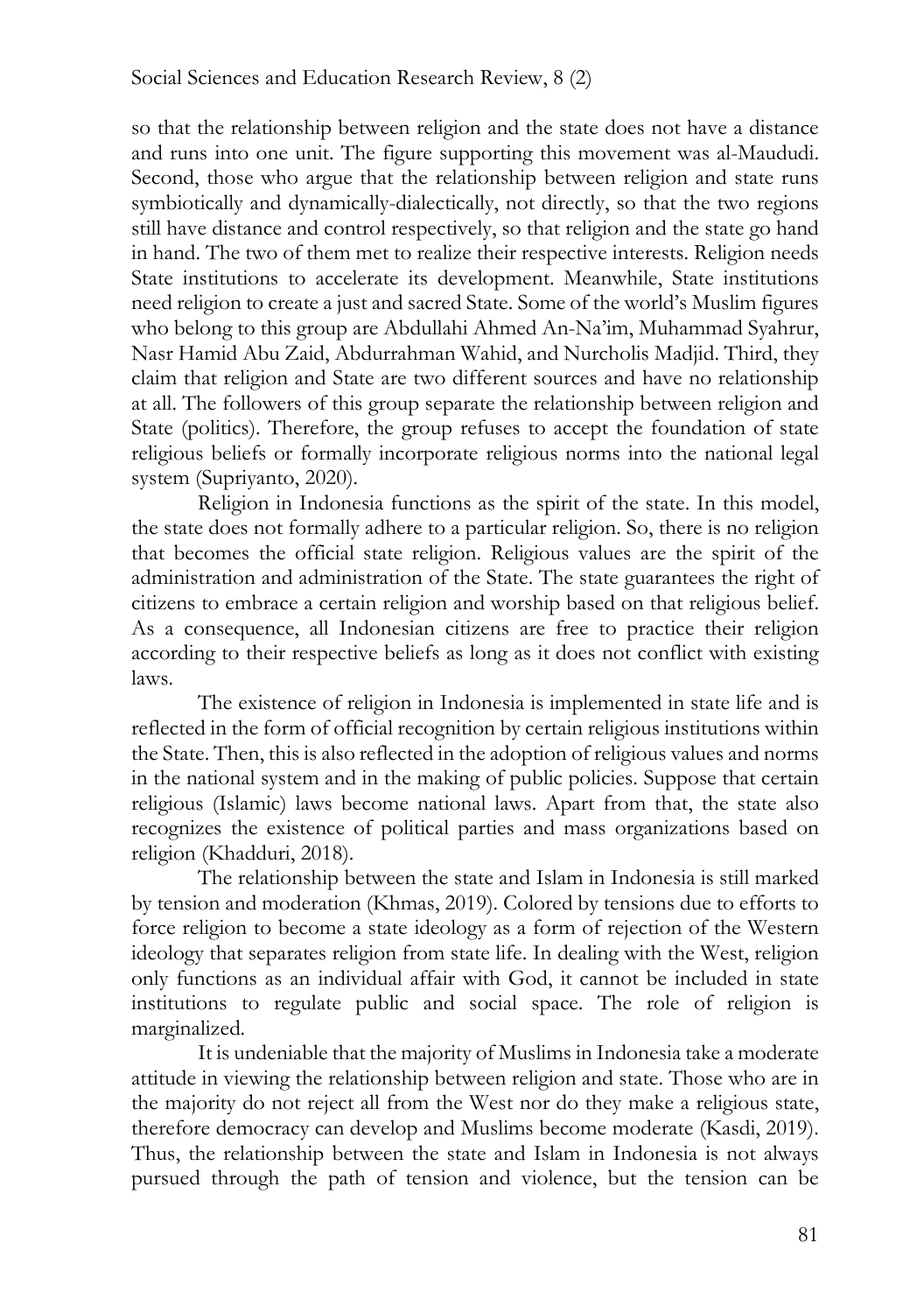managed through the path of moderation and tolerance (Nashir et al., 2019). Islamic teachings are universal teachings (*rahmatan lil 'alamin*). For this reason, Islam strives for the values of Islamic teachings to benefit the Indonesian people and all mankind (Siswanto, 2020).

## **4. Religion and National Integration to Prevent Radicalism in Indonesia**

The reform era encouraged citizens to express their opinions, aspirations and interests freely and openly, including the expression of ideology which was very limited during the New Order era. However, this freedom of expression has also led to various exaggerated actions that have resulted in conflicts, disputes and violence in society. Religion-based conflicts flourished in various parts of Indonesia. Many studies have reported the number of religious-based violence in Indonesia (Intan, 2019). This violence is mostly perpetrated by radicalism adherents who apply exclusive teachings so as to erode the values of togetherness and tolerance, which are the local wisdom of the Indonesian nation.

The emergence of expressions of freedom in religion has led to various forms of violence that lead to terrorism as a result of radicalism (Bagir et al., 2020). This can damage harmony and peace in the life of the nation and state, and can even threaten the Republic of Indonesia and the diversity of Indonesia. In a pluralistic society, it is not easy to create harmony and peace because each religious group has different aspirations and interests and this can have implications for the emergence of competition. Especially when each group develops a political identity and selfishness in the name of freedom of expression and human rights. Disagreements, disputes and conflicts are things that cannot be avoided in the life of society and nation. However, if the conflict develops into violence, it shows that the people in certain areas in Indonesia are still not civilized. In addition, those who commit violence can be said not to practice the existing religious teachings in Indonesia (Saraswati et al., 2018).

Various conflicts, tensions, and violence based on religion, especially Islam, arise due to various factors. Conflicts based on religion are very vulnerable to causing violence that originates from terror activities that are disturbing the community (Susanto, 2017). After Al-Qaeda, ISIS (Islamic State) is one of the terrorist organizations against Islam which shocked the world with cruel actions. His followers were able to attract attention from various countries around the world because of his cruelty. In Indonesia, the spread of ISIS looks quite massive and widespread because several radical figures with influence have announced joining the movement, such as Abu Bakar Baasyir, Oman Abdurrahman, and Santoso (Tobing & Indradjaja, 2019). In addition, several old radical groups have also expressed their support for ISIS, such as the East Indonesian Mujahidin, Jamaah Ansharut Tauhid, Jama'ah Islamiyah, the Islamic Sharia Activist Forum, Awhid wal Jihad, Daulah Support Forum, Asybal Tauhid Indonesia, Mimbar Tauhid wal Jihad, KUIB (Bekasi) (Martian Permana & Adam, 2020).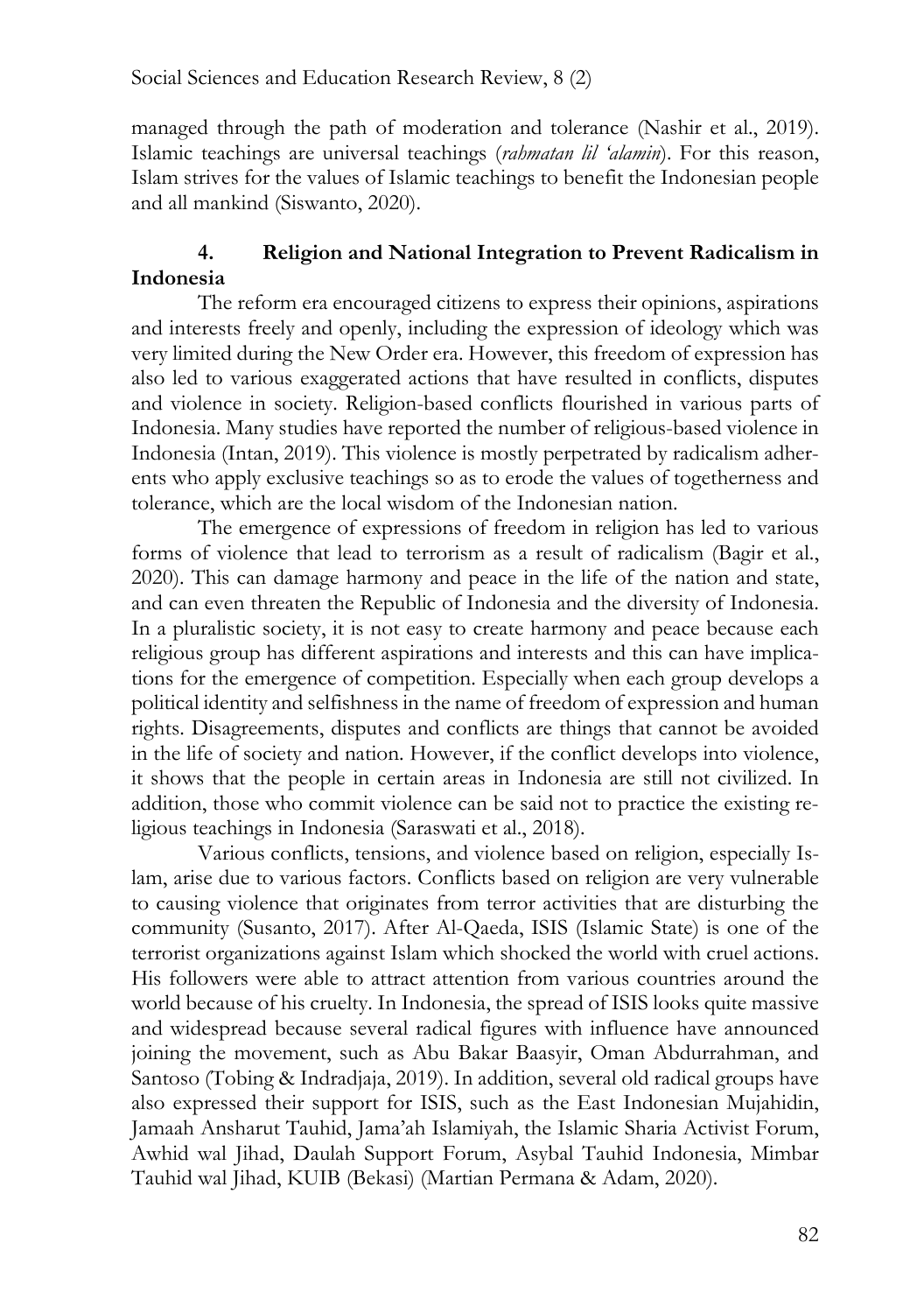#### Social Sciences and Education Research Review, 8 (2)

Several potential things that could lead to religion-based violence (Sudjito et al., 2018), including (1) the emergence of radicalism in religion, such as the ideological Jama'ah Ansharut Tauhid and Jama'ah Islamiyyah and the non-ideological Islamic Defenders Front; (2) the emergence of Islamic ideas that are considered heretical, such as Ahmadiyah; (3) the emergence of different religious ideologies that are still recognized by the Muslim world, such as Shi'ah; (4) the emergence of puritan groups that often label other Islamic groups as heretical and bid'ah, such as Salafis; and (5) the emergence of heretical local Islamic sects in the name of Islam, such as Al-Qiyadah Al-Islamiyah founded by Ahmad Mushaddeq and Jama'ah Salamullah founded by Lia Aminuddin or Lia Eden.

Efforts to counteract the notion of intolerance are not absent. One of the verses that often forms the basis of the views of radicals is the verse of the Koran which emphasizes that Jews and Christians are not pleased with Muslims (*wa lantardlo 'ankal Yahuduu wa lan Nashoro hatta tattabi'a millatahum*), and that verse is also used as the basis for not justifying cooperation with the Jews in the political, economic and cultural fields. Gus Dur explained that the meaning of being displeased was not in a sociological sense, but in theological sense, namely Jewish, Christian and Islamic beliefs theologically did not meet, but it did not mean that socially they could not interact, because the Prophet was also mixed with Judaism. Gus Dur's meaning is nothing but to clarify the problem proportionally so that there is harmony between religious communities. In addition, Gus Dur also viewed with a humanitarian approach, and Gus Dur explained and enlightened that religion has a peaceful nature, so things that can disturb peace must be avoided, the same thing in religion needs to be emphasized and also things that are ritual in nature (Shohib, 2020). Religion does not need to be equated. He also added that the problem of belief is between himself and his God, so when there are people who question things that are of belief, Gus Dur does not want to serve (Khasanah, 2020).

Gus Dur reflected moderate values, especially the tendency to choose the method commonly referred to as the middle way approach (Anam, 2019). In a term often used by students, it is called *tawasuth*. The term *tawasuth* is taken from the letter Al-Baqarah: "And in the same way we make you the mediator (*wasatha*) so that you become witnesses for all mankind." (2: 142). The term *wasatha* itself is defined as "synthesis" and is defined as a middle way between two extreme attitudes.

*Tawasuth* has three elements, namely *tawazzan*, which means balance and harmony, *I'tidal*, which means courage, does not deviate to the left or right, and iqtishad which means to act as necessary, not excessive (Rohman, 2020). Thus in itself the value of *tawasuth* is very much in accordance with the moderate value which is currently being promoted by the Indonesian government in the face of rampant radicalism. The idea of moderate Islam is very much in line with the character of Islam which always maintains a balance between physical and spiritual needs, between the needs of society and personal needs, and between the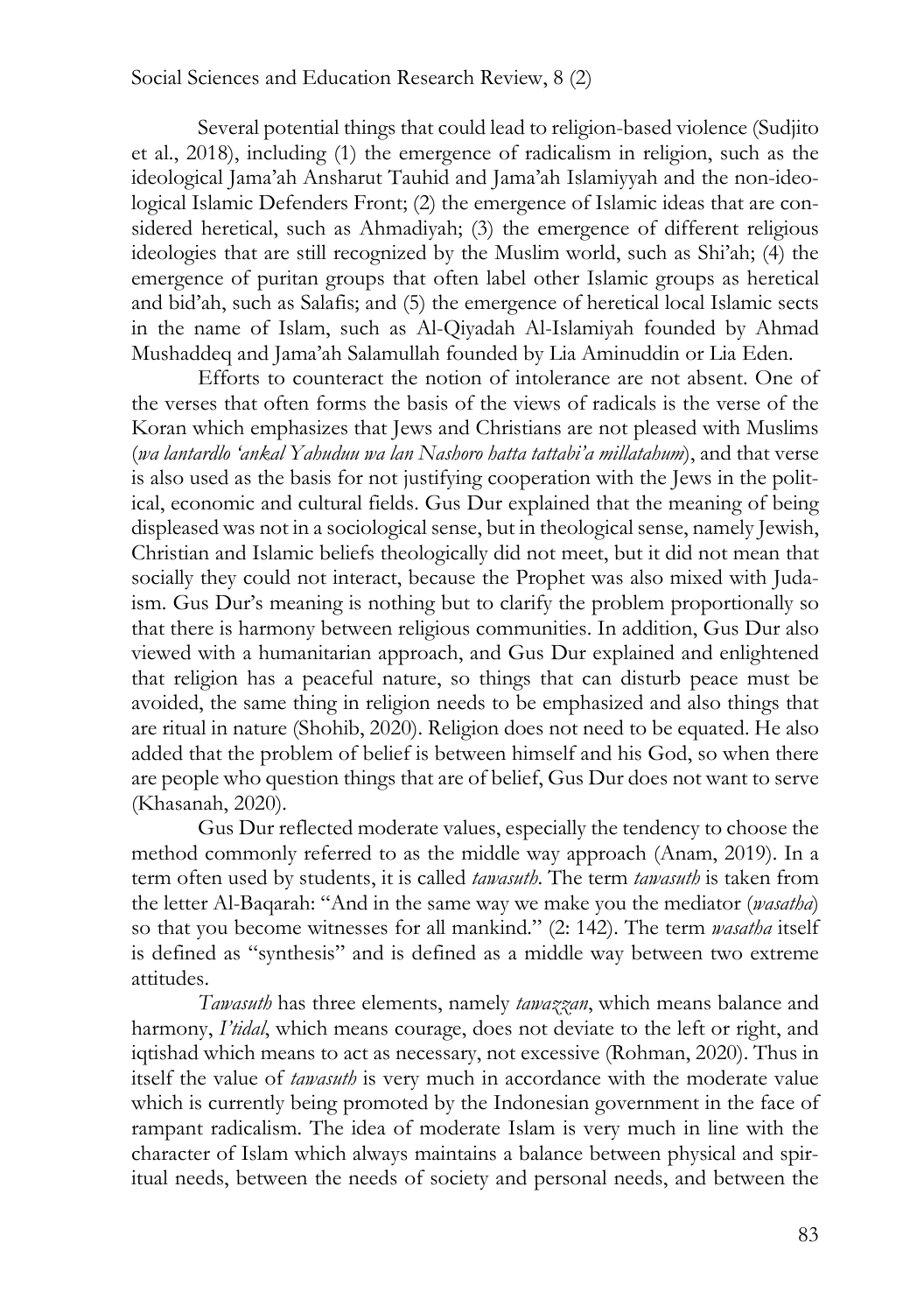traditions developed by previous generations and the aspirations and needs of the present and future generations (Sholehuddin et al., 2021). This balance and synthesis in Islam states and strengthens the relationship between Muslims.

To counteract the influence of radical ideologies and doctrines, the National Counterterrorism Agency has also provided several strategies that can be applied by all Indonesian citizens, especially youth as the next generation of national integration, namely (1) fostering a spirit of nationalism and love for the country; (2) enriching moderate, open, and tolerant religious insights; (3) strengthening self-confidence by always being vigilant on all matters relating to terrorist provocation, incitement and recruitment activities both in the community and in cyberspace (online); (4) building networks to interact with peace-loving communities to broaden their horizons, both offline and online; (5) join a community that promotes messages of peace and love for the Republic of Indonesia (Paikah, 2019).

Sects that carry the name Islam have the potential to create tension in society, which is likely to lead to conflict and violence based on religion (Hoffman, 2020). Generally, these traditions convey their beliefs and aspirations by blaming, confusing and disbelieving the beliefs that have been held by local residents since the time of their ancestors. Streams in extreme Islam such as *Mu'tazilah, jabariyah, Syi'ah, Qadariyah and Khawarij* their beliefs in history are too biased and create tensions and divisions in society. Therefore, many residents were angry and could not accept these accusations.

National integration needs to be nurtured and preserved in the life of the nation and state. In fact, various attempts have been made to strengthen the national insight of Indonesian citizens. The People's Consultative Assembly (MPR) is one of the institutions that has strived to strengthen national integration through the four pillars of nationality, namely *Pancasila*, UUD 1945, NKRI, and diversity (pluralism). Ideological revitalization is one of the strategies undertaken to strengthen nationalism as an effort to erode radicalism in the name of Islam.

The *Pancasila* ideology which is more open as social capital must be able to lead to a rational and modern understanding which is very important to support a pluralistic and religious Indonesian society (Sudjito et al., 2018). Religious values should be able to make a positive contribution to the revitalization of the *Pancasila* ideology (Supriyono & Kusumawati, 2020). This understanding may change into a moderate and tolerant religious attitude, not an absolute and exclusive radical religious attitude. As a result, Indonesian society is dealing with (anti) radicalism through positive legal methods and religious (theological) methods. This is because relying solely on security or legal means is not enough (Udah, 2018). Moreover, for ideological radicals, the perpetrators may feel proud when punished and think of themselves as heroes. Therefore, in addition to security and legal methods, it is also necessary to use theological methods that emphasize the propagation of Islam as a religion of harmony and peace, promote human rights, and spread tolerance.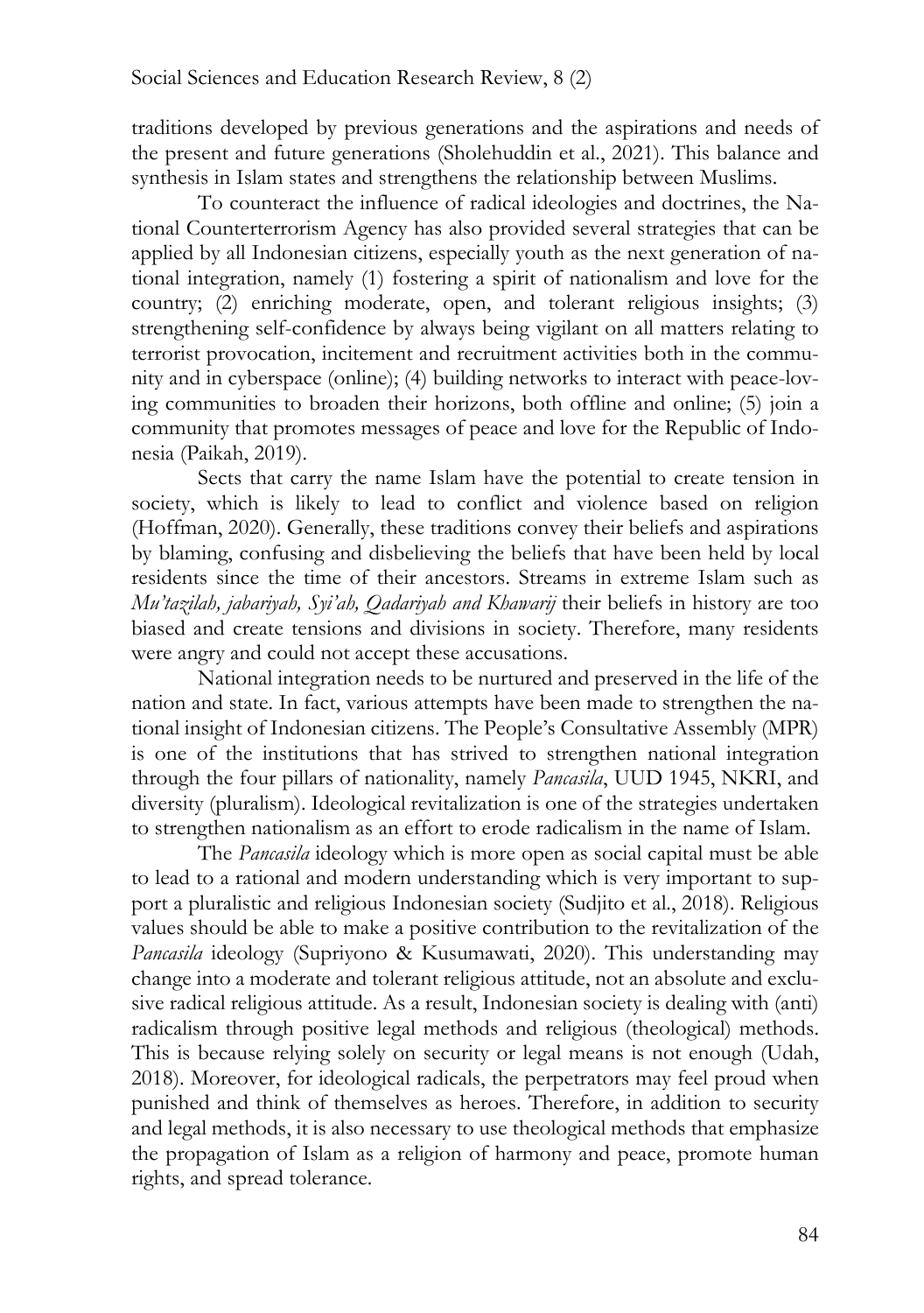If there are two opposing positions, Islam will establish truth between them. The difference between syncretism and synthesis is that the former implies an attempt to unite, in a disobedient or dangerous way, opposing elements, whereas the latter leads to a wise fusion of compatible and mutually reinforcing elements. Since 'truth and goodness only come from Allah', Muslims must preserve and develop these traits in Islam whether or not it is Islam (Warto, 2018).

It is also not denied that if there are elements that are good outside Islam and do not contradict Islamic law, then these elements are justified to be absorbed as part of the struggle to strengthen and spread Islam. Carefulness in the synthesis process is the most important part in the struggle of Islam to unite all the different and divided mankind so that they can unite as servants of Allah Almighty (Rothman, 2019).

The Indonesian people should be grateful to have the historical face of the spread of moderate Islam, as developed by the *Walisongo*, where thoughts and actions use a middle and moderate approach. *Walisongo*'s ability to absorb pre-Islam cultural institutions and forms into the pursuit of Islamic goals without sacrificing sharia. In this way they can communicate effectively with the local community and facilitate public acceptance of Islam (Kasdi, 2017).

The moderate paradigm developed through the *Walisongo* legends has become the main characteristic of the perceptions of the Indonesian Islamic community (Suparjo, 1970). This attitude of *tawasuth* is the main differentiator from what they see as dry and puritanical Islamic radicals that are applied by radical organizations in Indonesia and the Middle East (such as Thaliban, al-Qaida, ISIS, etc.). Therefore being moderate is an attitude that is willing to accept the presence of others, not extreme, militant and illiberal. *Walisongo*, who has a pithy knowledge until the Prophet Muhammad was very rich in the practice of living a moderate attitude, as exemplified by the Prophet who could live side by side with anyone, including neighbors with Jews, without being hateful and hostile even the Prophet was willing to cooperate in *Mu'amalah* (M. Jamhuri, 2019).

Moderate attitudes give birth to an understanding of inclusive and accommodative attitudes as well as being tolerant towards inter-religious communities. The inclusive attitude of Muslims is directed towards making Muslims an umbrella for all groups in the order of national and global life. Here Muslims must be clever at playing Islam in the midst of politics. According to Nur Cholis Majid, placing Islam solely as a political force will make Islam even more unattractive (Mukaromah, 2020). Meanwhile, Gus Dur has the view that Islam must be presented as a complementary element in the socio-cultural and political formation of this country. Gus Dur also reminded us to consider the local situation in the application of Islamic teachings with the term "Islamic indigenousization". This personalization should apply to aspects of Islamic manifestation and not to the core of faith. With this attitude Islam can accommodate various developments that are running dynamically (Munandar et al., 2020).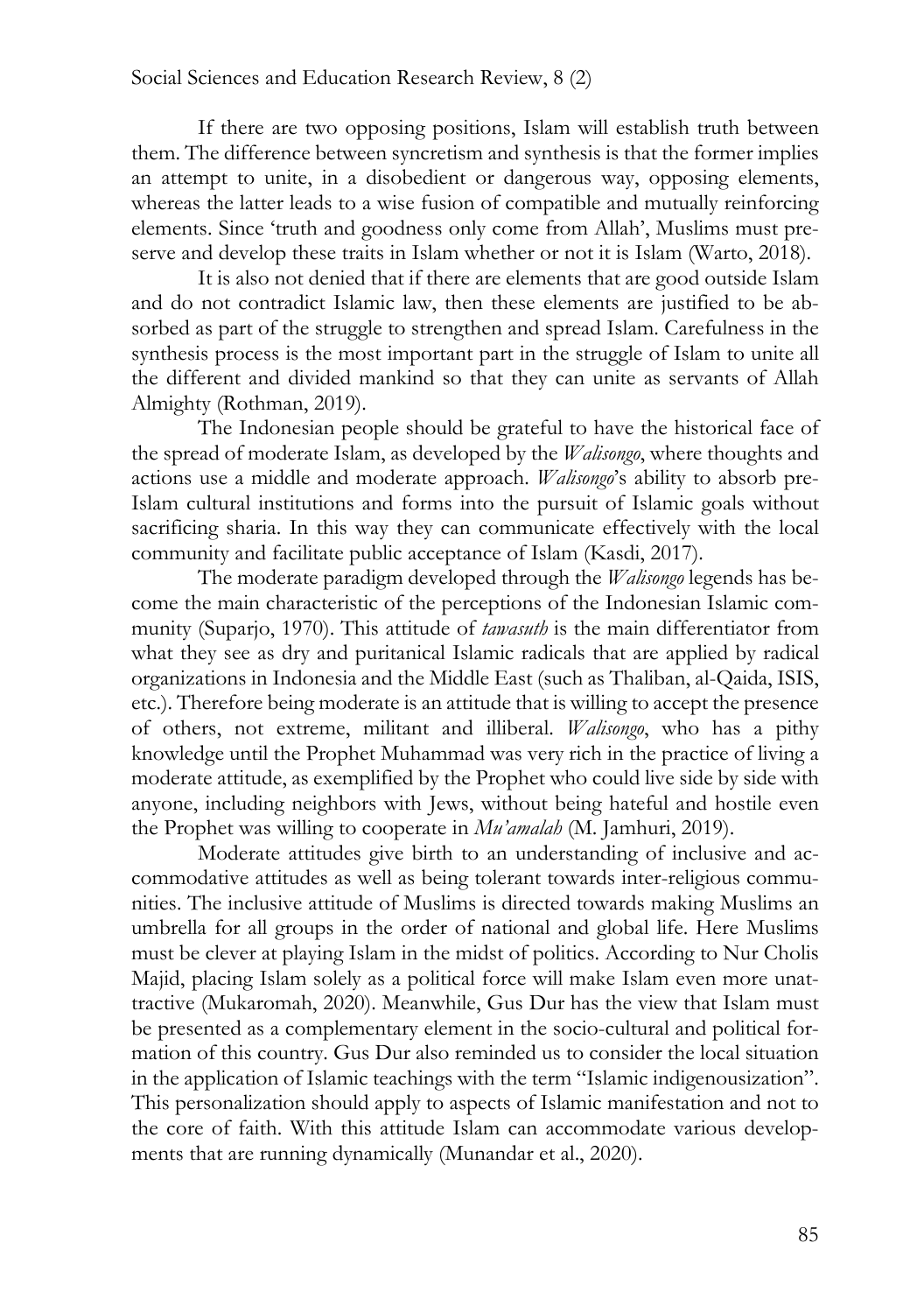The most prominent perception of its relationship with society where Islam is seen as the majority shareholder, therefore there are parties who are based on the power of the majority (the quantity of the *ummah*) and want to mobilize with the strength of a strong Islamic party, Gus Dur responded by looking at the side of the other context. In the context of social relations, according to Gus Dur, Muslims should not demand more just because of their majority position. In social relations, nationality, and statehood, the rights and obligations of Muslims in Indonesia are the same as other people.

To avoid forms of tension and things that lead to forms of radicalism, as Gus Dur and Nur Cholis Majid have always fought for, namely placing Islam as an ethical foundation in socio-political life, is the most appropriate solution. So the perspective of placing religion as an ethical foundation in socio-political life must also be the big agenda of the holders of religious authorities in Indonesia. The substantive norms of Islamic teachings need to be emphasized not in the form of political ideology. Experience with the New Order which was very repressive, with an Islamic approach as an ethical foundation in socio-political life, finally found a common ground that Muslims know *Pancasila* not in a position that is contrary to Islamic teachings (Nurrohman, 2014). On the contrary, Islam can be compatible with *Pancasila*.

Another result of the experience of placing Islam as an ethical value in socio-political life is the birth of Islamic-style political aspirations that can be accommodated, including access to Muslims in the New Order political system, prohibition of the Social Fund Donations with Prizes, imposition of *jilban*, compilation of Islamic law, establishment of Charity Charities, infaq (BAZIS), the Education Law, the establishment of the *Mu'amalah* bank and various cultural accommodations. The thoughts conveyed by such Islamic leaders opened up Islamic-style political aspirations and got a better place.

The thoughts and practices of Muslim leaders who place Islam as the ethics of national and state life, need to be supported by other religious authorities, so that religion becomes the foundation of ethics for the nation and state. Thus, the existence of various religions in Indonesia can be used as an excuse to unite the nation and not as a reason for national disintegration. As a civilized Indonesian society, Indonesian citizens are required to be able to understand and respect all differences and life in religion and nation. When conditions of harmony between citizens have been achieved, religion and *Pancasila* will become very important social assets in national integration under pluralism in Indonesia (Arif, 2020). To make it happen, it requires the understanding of various parties regarding the multiethnic, multi-religious and multicultural conditions that exist in Indonesian society.

## **5. Conclusion**

When religion becomes a source of disaster, as stated by Charles Kimball, it is because it is influenced by five factors, among others: First, when religion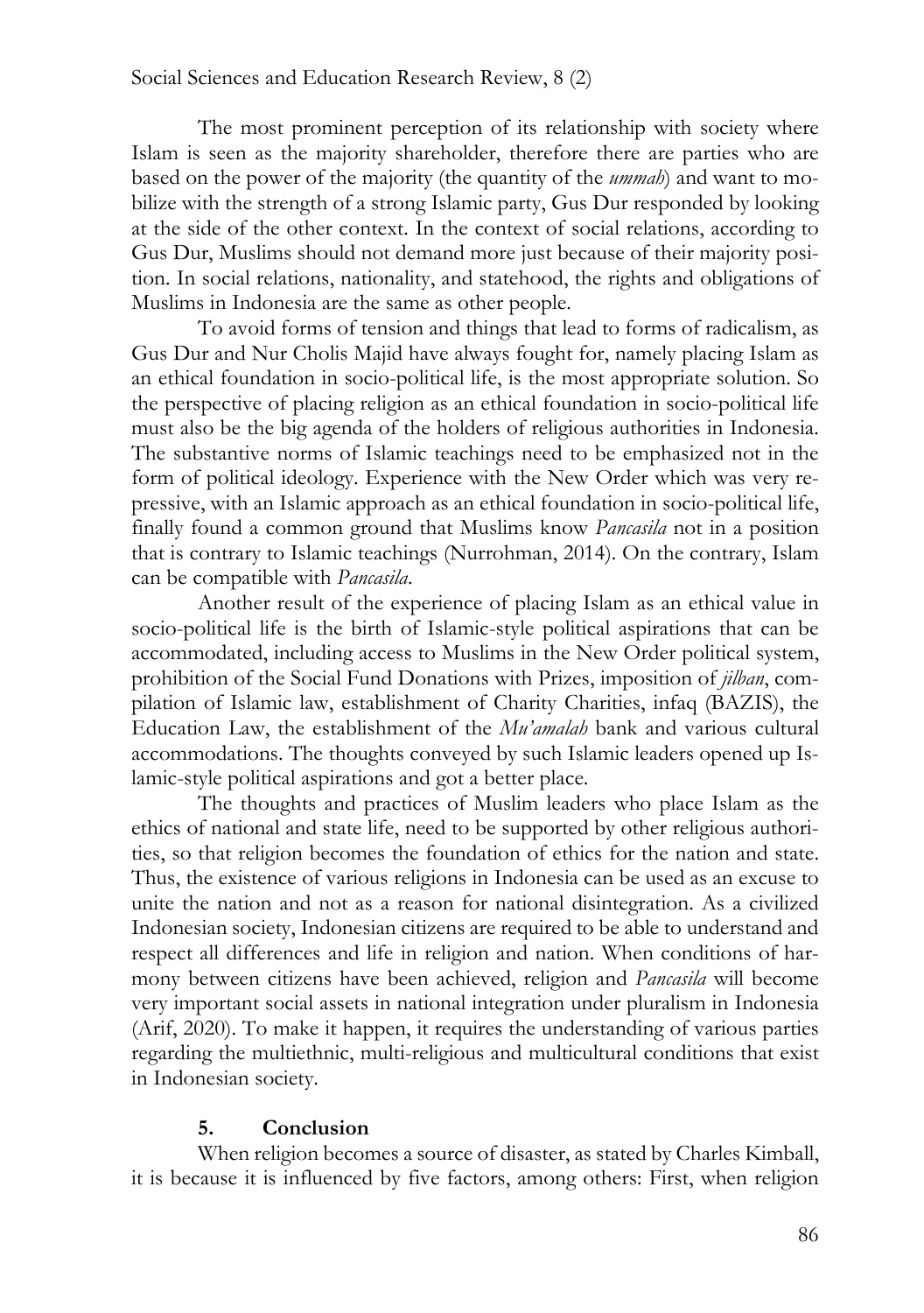claims religious truth as the absolute truth and the only teaching that is the most true, others are wrong and what is wrong can be destroyed ; Second, the factor of blind obedience to religious leaders; Third, the factor when his people began to miss their ideal times in the past and were determined to realize them in the present; Fourth, the factor when a certain goal justifies any means; Fifth, the religion of the holy war factor has been shouted. The relationship between religion and the State is a complex relationship, in which it is full of various interests and groups. Political modernization is a necessity as an effort to create a modern state that applies a more substantive democratic system. In the context of Indonesia with the *Pancasila* ideology, political modernization that occurs will never lead to a secular state. This is because *Pancasila* and the 1945 Constitution clearly recognize the existence of religion in the life of the nation which is manifested in the adoption of certain religious institutions. Then, it is also seen the adoption of religious values and norms in the national legal system and public policy as a whole. In this case, the relationship between religion and State is still a cross-relationship, in which the cross between religion and state is not fully integrated or completely separate. In fact, in all aspects of national and state life, religious legitimacy is still very much needed. To strengthen national integration and in minimizing disputes and conflicts in society, especially religious-based conflicts, it is necessary to emphasize the strengthening of ideology in the process of nationalism so that the national insight of Indonesian citizens becomes stronger and not easily eroded by religious ideologies that tend to be radical. Religious leaders can make a positive contribution by providing input to make religion a comprehensive factor that values social diversity rather than a disintegration factor that supports socio-religious exclusivity. Then, political figures in providing good examples and role models in implementing the values of *Pancasila* and the 1945 Constitution in their behavior, both in daily life, in state institutions and political institutions.

## **REFERENCES**

Adinugraha, H. H. (2020). 'The Reconstruction Of Maqā Ṣ Īdal- Syarī ' Ah Approach In Islamic Economy : Insights From Jasser Auda Perspective'. *Social Sciences and Education Research*, *224*(7), 206–224.

Adinugraha, H. H., Hasan, A.,. (2020). 'Understanding Of Islamic Studies Through Textual And Contextual Approaches'. *Farabi*. *17*(1), 26–48.

Adinugraha, H. H., & Muhtarom, A. (2021). 'Understanding Of Islamic Studiest hrough Sharia Economics Perspective In Indonesia'. *JIEP*. *3*(1), 17–31.

Aftab, A. (2019). Religious accommodation in the secular state: The sharia debates in Australia, Canada, and the United Kingdom. In *Studies in Law Politics and Society* (Vol. 79). https://doi.org/10.1108/S1059- 43372019000007900685

Anam, A. M. (2019). Konsep Pendidikan Pluralisme Abdurrahman Wahid (Gus Dur). *Cendekia: Jurnal Kependidikan Dan Kemasyarakatan*, *17*(1).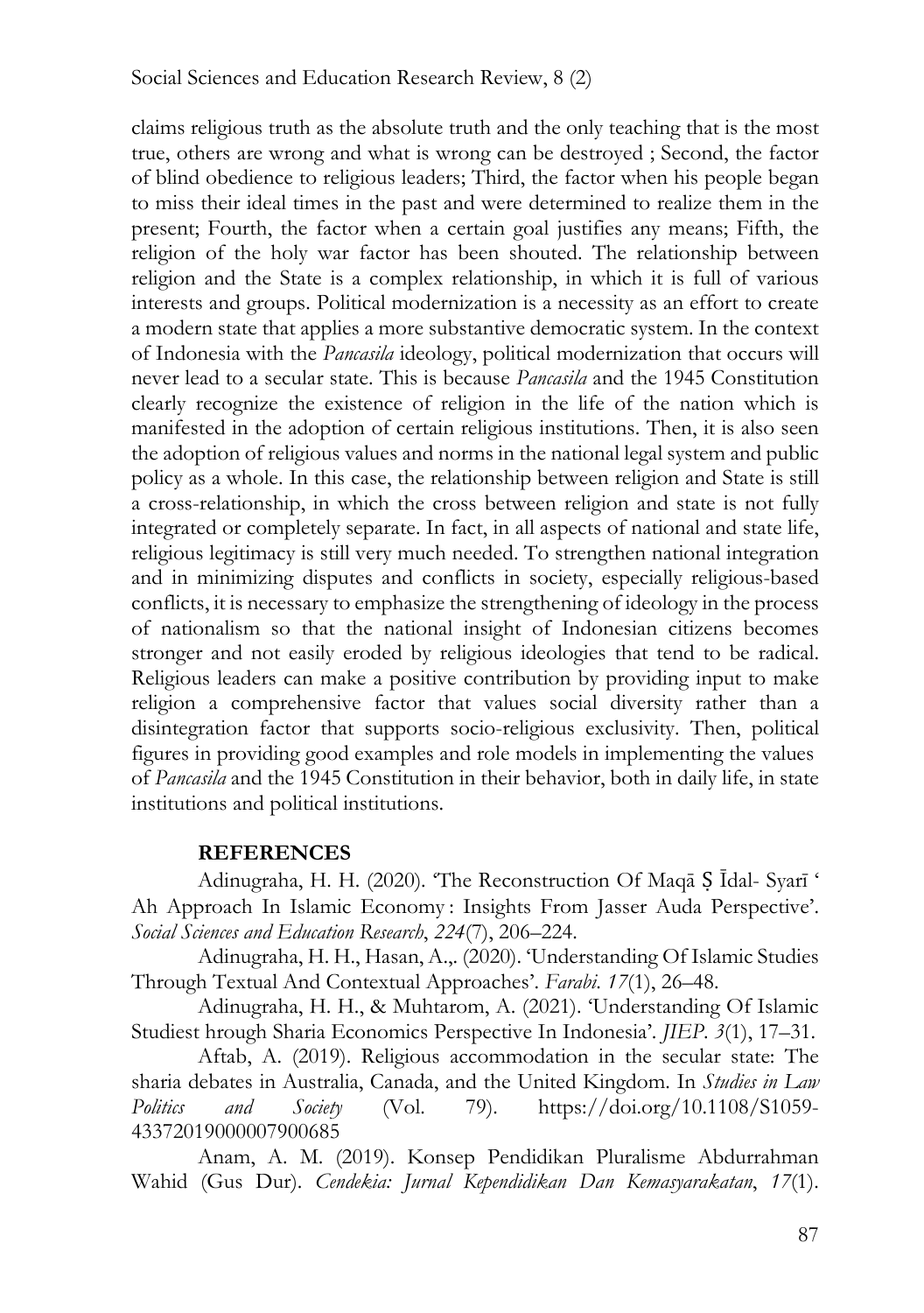Social Sciences and Education Research Review, 8 (2)

https://doi.org/10.21154/cendekia.v17i1.1442

Arif, S. (2020). Islam dan Pancasila Pasca Reformasi. *Tashwirul Afkar*, *38*(02). https://doi.org/10.51716/ta.v38i02.30

Arifinsyah, A., Andy, S., & Damanik, A. (2020). The Urgency of Religious Moderation in Preventing Radicalism in Indonesia. *ESENSIA: Jurnal Ilmu-Ilmu Ushuluddin*, *21*(1). https://doi.org/10.14421/esensia.v21i1.2199

As'ad, M. (2009). Ahmadiyah and the freedom of religion in Indonesia. *Journal of Indonesian Islam*, *3*(2). https://doi.org/10.15642/JIIS.2009.3.2.390-413

Asy'ari, H. (2014). Relasi Negara dan Agama di Indonesia. *Jurnal Rechtsvinding*, 1–7.

Azhary, H. M. T. (2015). *Beberapa Aspek Hukum Tata Negara, Hukum Pidana dan Hukum Islam*. Prenada Media.

Bagir, Z. A., Asfinawati, Suhadi, & Arianingtyas, R. (2020). Limitations to Freedom of Religion or Belief in Indonesia: Norms and Practices. *Religion and Human Rights*, *15*(1–2). https://doi.org/10.1163/18710328-BJA10003

Conner, N. (2019). Religion And The Social Integration Of Migrants In Dublin, Ireland. *Geographical Review*, *109*(1). https://doi.org/10.1111/gere.12295

Du Toit, C. W. (2019). The metaphysical self and the self in metaphysics and religion: Ambiguities of mind and reality. *HTS Teologiese Studies / Theological Studies*, *75*(1). https://doi.org/10.4102/hts.v75i1.5125

Evirianti, L. (2018). Religious Freedom in Indonesia: An Islamic Human Right Perspective. *ESENSIA: Jurnal Ilmu-Ilmu Ushuluddin*, *18*(1). https://doi.org/10.14421/esensia.v18i1.1471

Fenton, A. J. (2016). Faith, intolerance, violence and bigotry: Legal and constitutional issues of freedom of religion in Indonesia. *Journal of Indonesian Islam*, *10*(2). https://doi.org/10.15642/JIIS.2016.10.2.181-212

Haryanto, Lay, C., & Purwoko, B. (2018). Asymmetrical Decentralization, Representation, and Legitimacy in Indonesia. In *Asian Survey* (Vol. 58, Issue 2). https://doi.org/10.1525/AS.2018.58.2.365

Hoffman, M. (2020). Religion and Tolerance of Minority Sects in the Arab World. *Journal of Conflict Resolution*, *64*(2–3). https://doi.org/10.1177/0022002719864404

Intan, B. (2019). Religious violence and the ministry of religion: 'public religion' in the pancasila-based state of Indonesia. *International Journal of Public Theology*, *13*(2). https://doi.org/10.1163/15697320-12341573

Ismail, R. (2019). Reclaiming Saudi Salafism: The Saudi Religious Circles and the Threat of ISIS. *Journal of Arabian Studies*, *9*(2). https://doi.org/10.1080/21534764.2019.1756038

Kasdi, A. (2017). The Role Of Walisongo In Developing The Islam Nusantara Civilization. *ADDIN*, *11*(1). https://doi.org/10.21043/addin.v11i1.1973

Kasdi, A. (2019). Wasathiyyah Islam as the Road to Moderatism in Indonesia. *Al-Albab*, *8*(2). https://doi.org/10.24260/alalbab.v8i2.1356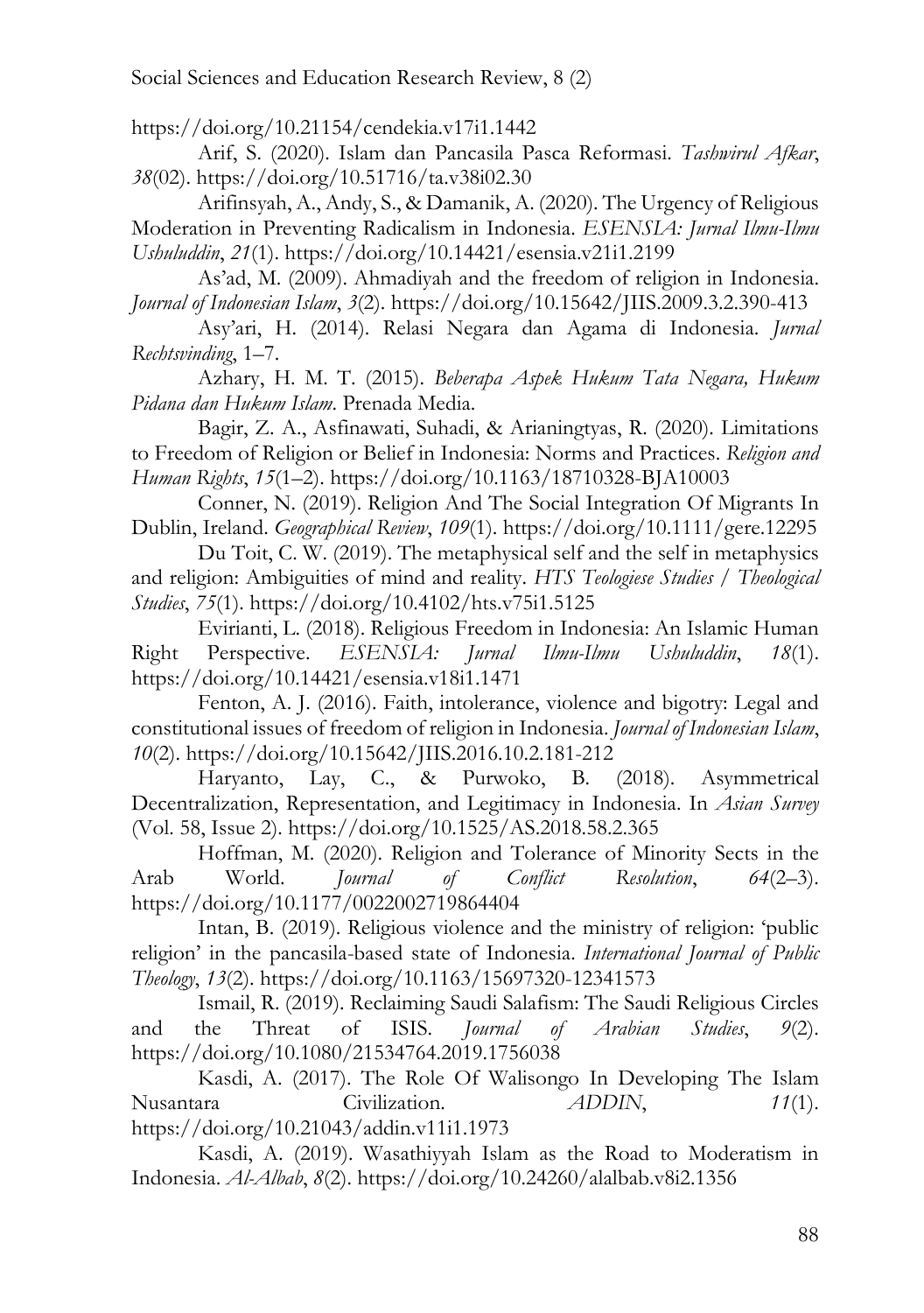Keown, G. L. (2017). Book Review: Charles Kimball. When Religion Becomes Lethal: The Explosive Mix of Politics and Religion in Judaism . *Review & Expositor*, *114*(1). https://doi.org/10.1177/0034637316689562i

Khadduri, M. (2018). Islam and the Modern Law of Nations. In *International Law and Islamic Law*. https://doi.org/10.4324/9781315092515-1

Khasanah, F. (2020). Contesting Islamic Spirit And Islamic Formalization: Gus Dur Perspectives. *Teosofia*, 9(1). https://doi.org/10.21580/tos.v9i1.5369

Khmas, O. A. (2019). The approach of moderation in Islam. *Opcion*, *35*(Special Issue 19).

Knutson, D., Peter-Hagene, L., & Kler, S. (2021). Liberal Political Orientation Strengthens the Positive Relationship between Religiosity and Support of Restrictive Bathroom Legislation. *Sexuality Research and Social Policy*. https://doi.org/10.1007/s13178-020-00529-8

Lela Saputri, P., & Gunaryo, A. (2021). Reviewing Poverty In Indonesia: Karl Marx's View Of Religion Is An Opium. *Jurnal Alwatzikhoebillah : Kajian Islam, Pendidikan, Ekonomi, Humaniora*, *7*(1). https://doi.org/10.37567/alwatzikhoebillah.v7i1.335

M. Jamhuri. (2019). Implementasi Nilai-Nilai Multikultural Di Universitas Yudharta Pasuruan. *AL MURABBI*, *5*(1). https://doi.org/10.35891/amb.v5i1.1886

Mansilla Sepúlveda, J., Huaiquián Billeke, C., Quilaqueo Rapimán, D., & Lima Jardilino, J. R. (2019). News of the phenomenological criticism of Edmund Husserl to science crisis. *Utopia y Praxis Latinoamericana*, *24*(Extra4).

Martian Permana, I., & Adam, F. (2020). Islamic State of Iraq and Syria (ISIS) terrorism action in Indonesia between 2014 - 2018. *Ejournal.Cyberdakwah.Com*.

McAnulla, S. (2014). Secular fundamentalists? Characterising the new atheist approach to secularism, religion and politics. *British Politics*, *9*(2). https://doi.org/10.1057/bp.2013.27

Mukaromah, S. (2020). Pemikiran Nurcholis Majid dan Pengembangan Pendidikan Islam: Analisis Spirit Keislaman dan Keindonesiaan. *Panangkaran: Jurnal Penelitian Agama Dan Masyarakat*, *3*(2). https://doi.org/10.14421/panangkaran.2019.0301-09

Munandar, S. A., Muliana, S., & Sakhok, J. (2020). Strengthening the Indigenousization of Islam by Gus Dur in the Middle of the Formalization of Religion. *Sunan Kalijaga: International Journal of Islamic Civilization*, *3*(1). https://doi.org/10.14421/skijic.v3i1.1872

Munck, R. (2021). 'Opium of the people': Marxism and religion. In *Marx 2020*. https://doi.org/10.5040/9781350221277.ch-008

Nashir, H., Qodir, Z., Nurmandi, A., Jubba, H., & Hidayati, M. (2019). Muhammadiyah's moderation stance in the 2019 general election. *Al-Jami'ah*, *57*(1). https://doi.org/10.14421/ajis.2019.571.1-24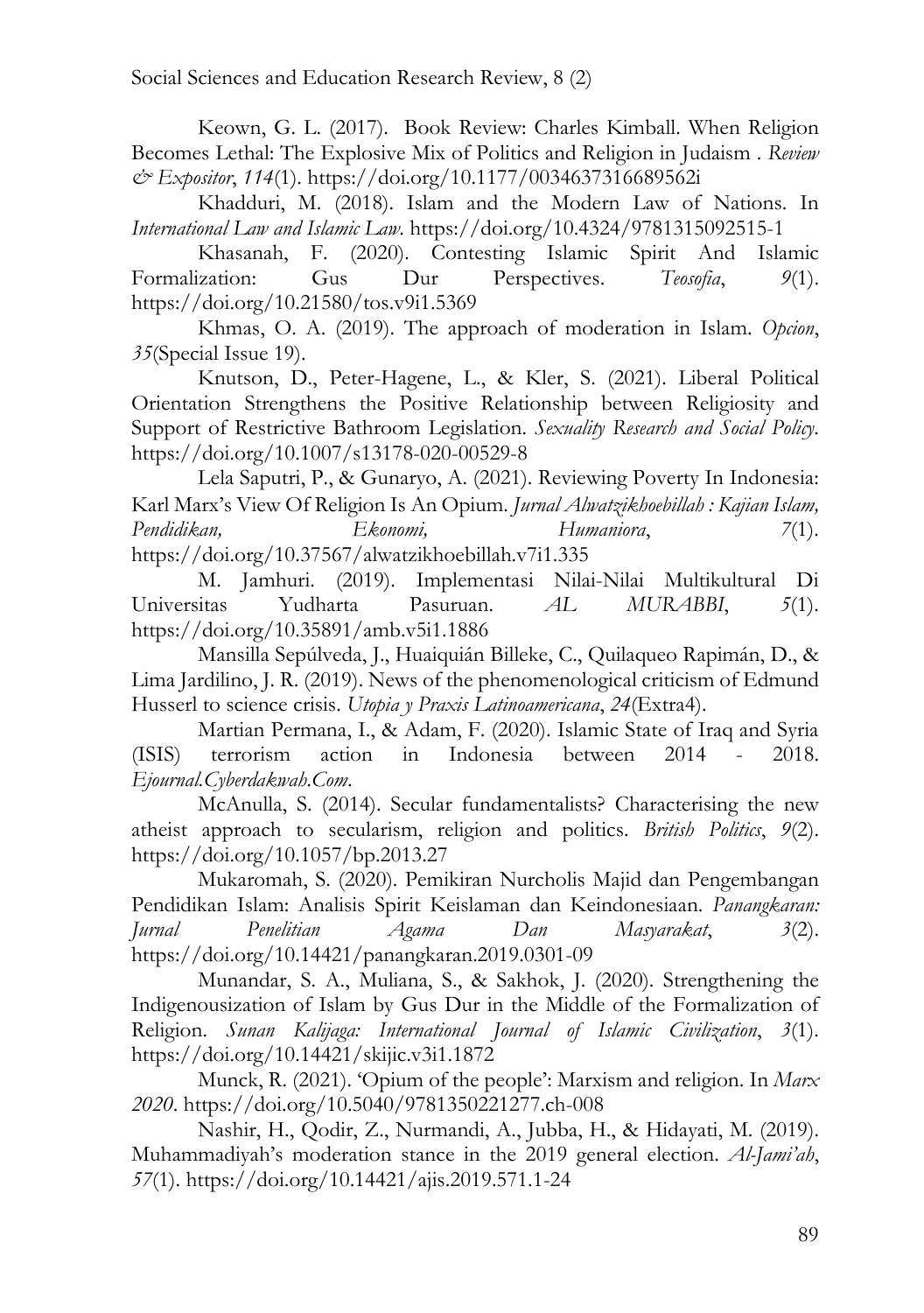Nurrohman, N. (2014). Pesantren Responses to Religious Tolerance, Pluralism and Democracy in Indonesia. *International Journal of Nusantara Islam*, *2*(1). https://doi.org/10.15575/ijni.v2i1.49

Olson, R. P. (2020). Charles Kimball, Truth Over Fear: Combating the Lies About Islam . *Review & Expositor*, *117*(1). https://doi.org/10.1177/0034637319897631k

Ozturk, M. (2016). Qur'an, Commentary And Violence Issue. *BILIMNAME*, *32*(3).

Paikah, N. (2019). Kedudukan dan Fungsi Badan Nasional Penanggulangan Terorisme (BNPT) Dalam Pemberantasan Terorisme di Indonesia. *Al-Adalah: Jurnal Hukum Dan Politik Islam*, *4*(1). https://doi.org/10.35673/ajmpi.v4i1.214

Parker, L. (2014). Religious education for peaceful coexistence in Indonesia? *South East Asia Research*, *22*(4). https://doi.org/10.5367/sear.2014.0231

Pratikno, P., & Lay, C. (2017). From Populism to Democratic Polity: Problems and Challenges in Surakarta, Indonesia. *PCD Journal*, *3*(1–2). https://doi.org/10.22146/pcd.25740

Rohman, Y. F. (2020). Memaknai Kembali Pemikiran Gus Dur. *SANGKéP: Jurnal Kajian Sosial Keagamaan*, *3*(2). https://doi.org/10.20414/sangkep.v3i2.1995

Rothman, N. (2019). Islamic Civilization in Thirty Lives. *Comparative Civilizations Review*, *80*.

Sahrul. (2017). Religion and social conflict in aceh singkil, Nanggroe Aceh Darusalam, Indonesia. *Astra Salvensis*, *2017*.

Samsuri. (2003). Terorisme Agama? *Millah*, *2*(2). https://doi.org/10.20885/millah.vol2.iss2.art12

Saputra, R.-. (2016). Religion and the Spiritual Crisis of Modern Human Being in the Perspective of Huston Smith`S Perennial Philosophy. *Al-Albab*, *5*(2). https://doi.org/10.24260/alalbab.v5i2.395

Saraswati, A. A. A. N., Wicaksono, S., Ganindha, R., & Hidayat, M. C. (2018). Restrictions Of The Rights Of Freedom Of Religions: Comparison Of Law Between Indonesia And Germany. *Indonesia Law Review*, *8*(3). https://doi.org/10.15742/ilrev.v8n3.510

Schiller, A., & Garang, B. (2002). Religion and inter-ethnic violence in Indonesia. *Journal of Contemporary Asia*, *32*(2). https://doi.org/10.1080/00472330280000151

Shohib, M. (2020). Substansi Pendidikan Multikultural Perspektif Gus Dur. *EDURELIGIA: Jurnal Pendidikan Agama Islam*, *04*(01).

Sholehuddin, M. S., Munjin, M., & Adinugraha, H. H. (2021). Islamic Tradition and Religious Culture in Halal Tourism: Empirical Evidence from Indonesia. *IBDA` : Jurnal Kajian Islam Dan Budaya*, *19*(1). https://doi.org/10.24090/ibda.v19i1.4470